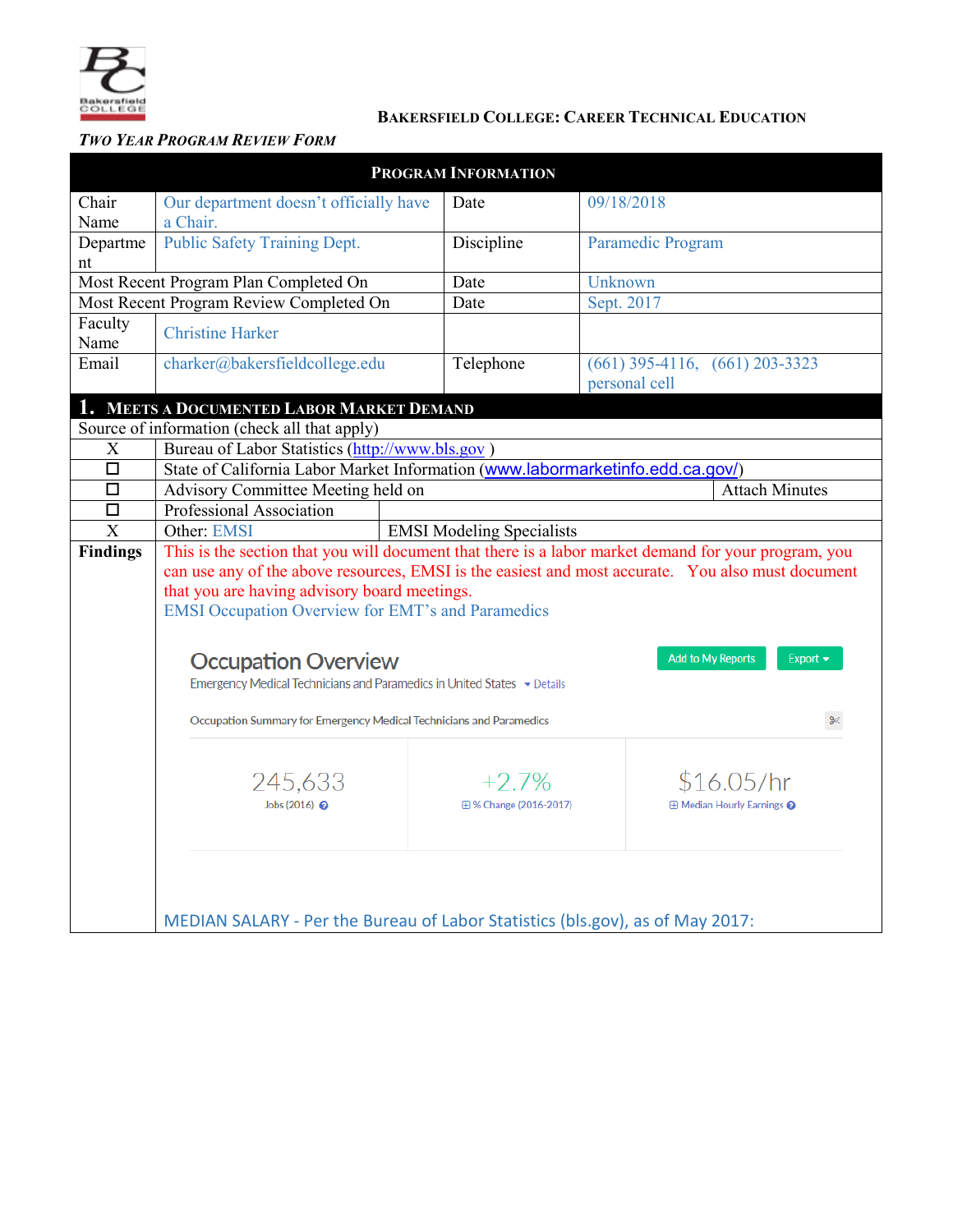|                                                                        |                                                                                                                                                                                                                                                                                                                                                                                                                                                                                                                                                                       | <b>Summary</b>                                                                           |                              |                                                   |                                    |  |  |
|------------------------------------------------------------------------|-----------------------------------------------------------------------------------------------------------------------------------------------------------------------------------------------------------------------------------------------------------------------------------------------------------------------------------------------------------------------------------------------------------------------------------------------------------------------------------------------------------------------------------------------------------------------|------------------------------------------------------------------------------------------|------------------------------|---------------------------------------------------|------------------------------------|--|--|
|                                                                        |                                                                                                                                                                                                                                                                                                                                                                                                                                                                                                                                                                       | <b>Quick Facts: EMTs and Paramedics</b>                                                  |                              |                                                   |                                    |  |  |
|                                                                        | 2017 Median Pay                                                                                                                                                                                                                                                                                                                                                                                                                                                                                                                                                       |                                                                                          |                              | \$33,380 per year<br>\$16.05 per hour             |                                    |  |  |
|                                                                        | <b>Typical Entry-Level Education @</b>                                                                                                                                                                                                                                                                                                                                                                                                                                                                                                                                |                                                                                          |                              | Postsecondary nondegree award                     |                                    |  |  |
|                                                                        | Work Experience in a Related Occupation @                                                                                                                                                                                                                                                                                                                                                                                                                                                                                                                             |                                                                                          |                              | None                                              |                                    |  |  |
|                                                                        | On-the-job Training<br>Number of Jobs, 2016<br>Job Outlook, 2016-26                                                                                                                                                                                                                                                                                                                                                                                                                                                                                                   |                                                                                          |                              | None<br>248,000<br>15% (Much faster than average) |                                    |  |  |
|                                                                        |                                                                                                                                                                                                                                                                                                                                                                                                                                                                                                                                                                       |                                                                                          |                              |                                                   |                                    |  |  |
|                                                                        |                                                                                                                                                                                                                                                                                                                                                                                                                                                                                                                                                                       |                                                                                          |                              |                                                   |                                    |  |  |
|                                                                        | Employment Change, 2016-26                                                                                                                                                                                                                                                                                                                                                                                                                                                                                                                                            |                                                                                          | 37,400                       |                                                   |                                    |  |  |
|                                                                        |                                                                                                                                                                                                                                                                                                                                                                                                                                                                                                                                                                       |                                                                                          |                              |                                                   |                                    |  |  |
|                                                                        |                                                                                                                                                                                                                                                                                                                                                                                                                                                                                                                                                                       | 2. DOES NOT REPRESENT UNNECESSARY DUPLICATION OF OTHER MANPOWER TRAINING PROGRAMS IN THE |                              |                                                   |                                    |  |  |
| AREA.                                                                  |                                                                                                                                                                                                                                                                                                                                                                                                                                                                                                                                                                       |                                                                                          |                              |                                                   |                                    |  |  |
|                                                                        |                                                                                                                                                                                                                                                                                                                                                                                                                                                                                                                                                                       | List programs from other institutions (private/fee based/public):                        |                              |                                                   |                                    |  |  |
| Name of<br><b>Institution</b>                                          |                                                                                                                                                                                                                                                                                                                                                                                                                                                                                                                                                                       | <b>Name of Program</b>                                                                   | <b>Distance to College</b>   | <b>Public/Private</b>                             | <b>Approx</b><br><b>Enrollment</b> |  |  |
|                                                                        |                                                                                                                                                                                                                                                                                                                                                                                                                                                                                                                                                                       | $N/A$ – There are no other paramedic programs in our area.                               |                              | Public □Private<br>$\Box$                         |                                    |  |  |
|                                                                        |                                                                                                                                                                                                                                                                                                                                                                                                                                                                                                                                                                       |                                                                                          |                              | Public $\Box$ Private<br>п                        |                                    |  |  |
|                                                                        |                                                                                                                                                                                                                                                                                                                                                                                                                                                                                                                                                                       |                                                                                          |                              | Public □Private<br>$\Box$                         |                                    |  |  |
| <b>Findings</b>                                                        | Are there any similar programs in our region, if so list. EMSI can provide this information<br>N/A                                                                                                                                                                                                                                                                                                                                                                                                                                                                    |                                                                                          |                              |                                                   |                                    |  |  |
|                                                                        |                                                                                                                                                                                                                                                                                                                                                                                                                                                                                                                                                                       | 3. DEMONSTRATED EFFECTIVENESS AS MEASURED BY EMPLOYMENT AND COMPLETION OF STUDENTS       |                              |                                                   |                                    |  |  |
|                                                                        |                                                                                                                                                                                                                                                                                                                                                                                                                                                                                                                                                                       | <b>Core Indicator Data Reviewed</b>                                                      | $\Box$ Yes $\Box$ No<br>Date |                                                   |                                    |  |  |
| <b>Insert Scores Below:</b>                                            |                                                                                                                                                                                                                                                                                                                                                                                                                                                                                                                                                                       |                                                                                          |                              |                                                   |                                    |  |  |
| <b>Success: (Core Indicator 1)</b><br><b>Completion:</b> (Indicator 2) |                                                                                                                                                                                                                                                                                                                                                                                                                                                                                                                                                                       | Employment: Indicator 4                                                                  |                              |                                                   |                                    |  |  |
|                                                                        |                                                                                                                                                                                                                                                                                                                                                                                                                                                                                                                                                                       | Non-Traditional: Core Indicator 5a                                                       |                              | Non-Traditional Completion: Indicator 5b          |                                    |  |  |
|                                                                        | <b>Findings</b>   Here pull your core indicator reports<br>https://misweb.cccco.edu/perkins/Core Indicator Reports/Forms All.aspx<br>Click on Form, Part 1, 6 digit TOP code, Select Bakersfield College, Select fiscal year (in this case<br>15/16, choose your TOP code, if you don't know it go here.<br>(http://extranet.cccco.edu/Portals/1/AA/Credit/2013Files/TOPmanual6 2009 09corrected 12.5.13.pdf<br>Review the information did your program meet the district negotiated levels<br>If you didn't meet levels then describe what you may do in the future. |                                                                                          |                              |                                                   |                                    |  |  |
| 4. REVIEW/APPROVALS                                                    |                                                                                                                                                                                                                                                                                                                                                                                                                                                                                                                                                                       |                                                                                          |                              |                                                   |                                    |  |  |
| Date                                                                   |                                                                                                                                                                                                                                                                                                                                                                                                                                                                                                                                                                       | Signature                                                                                |                              | Title                                             |                                    |  |  |
|                                                                        |                                                                                                                                                                                                                                                                                                                                                                                                                                                                                                                                                                       |                                                                                          |                              |                                                   | Department Head                    |  |  |
|                                                                        |                                                                                                                                                                                                                                                                                                                                                                                                                                                                                                                                                                       |                                                                                          |                              |                                                   | College Dean                       |  |  |
|                                                                        |                                                                                                                                                                                                                                                                                                                                                                                                                                                                                                                                                                       | Presentation to Curriculum Committee                                                     |                              |                                                   | Click here to enter a date.        |  |  |
|                                                                        |                                                                                                                                                                                                                                                                                                                                                                                                                                                                                                                                                                       | Presentation to College Council                                                          |                              |                                                   | Click here to enter a date.        |  |  |
|                                                                        |                                                                                                                                                                                                                                                                                                                                                                                                                                                                                                                                                                       |                                                                                          |                              |                                                   |                                    |  |  |